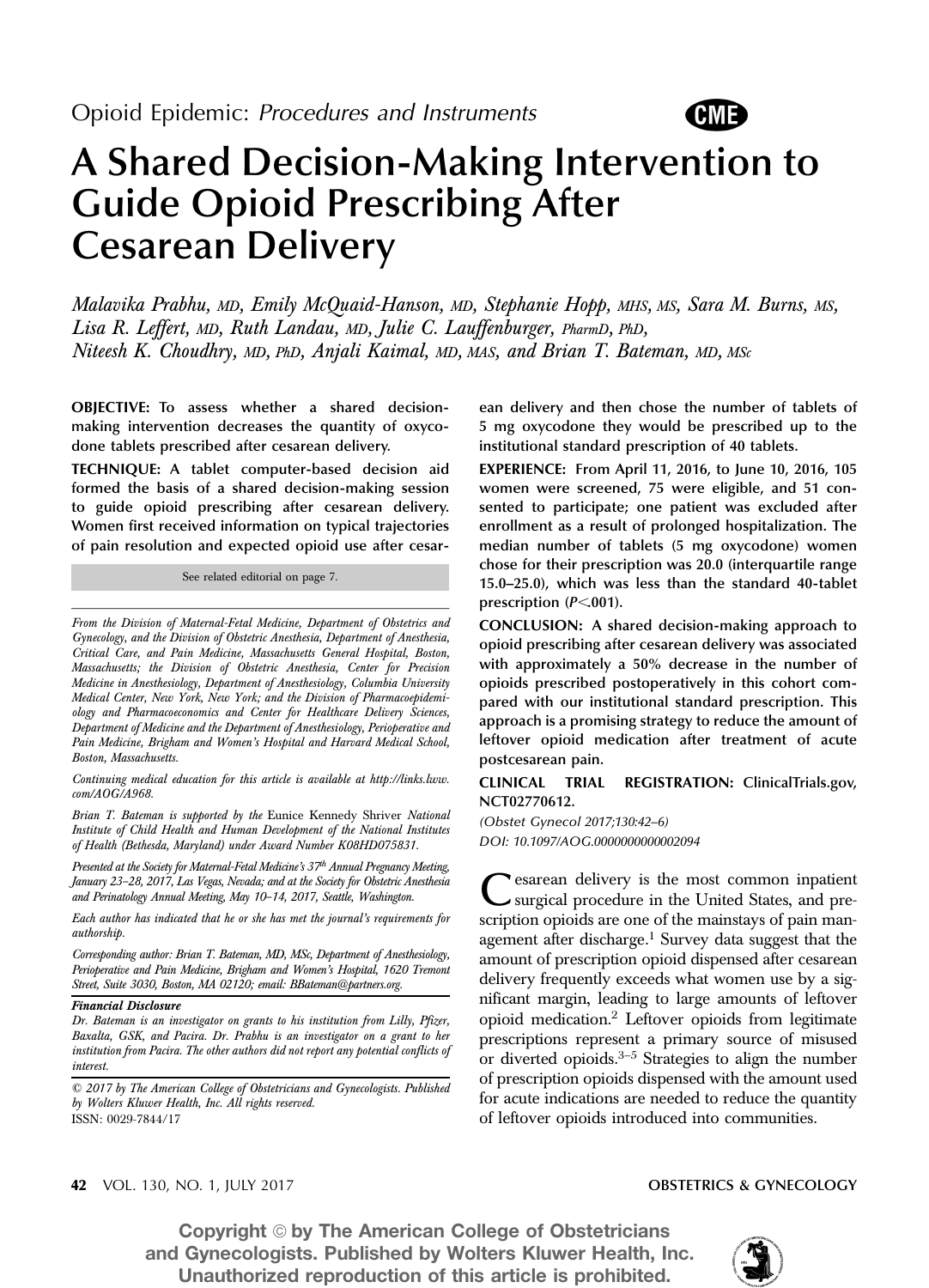Over the past two decades, shared decisionmaking has been demonstrated to improve outcomes and patient satisfaction in a variety of clinical settings. $6-9$  We sought to assess the effects of an interactive shared decision-making session based on a decision aid delivered by a tablet computer on women's choice regarding the number of 5-mg oxycodone tablets they would be prescribed at discharge after cesarean delivery. We hypothesized that this intervention would decrease the amount of opioids prescribed as compared with our institution's standard while maintaining effective postcesarean delivery pain management.

After approval from the Partners institutional review board, we reviewed medical charts of women undergoing cesarean delivery daily (on the day before hospital discharge) to identify eligible patients. Women with a history of chronic pain or chronic opioid use, including methadone or buprenorphine, were not eligible for participation. Additional exclusion criteria were age younger than 18 years, non– English-speaking, postoperative hospitalization greater than 7 days, use of oral opioids other than oxycodone postoperatively, and contraindications to acetaminophen or nonsteroidal anti-inflammatory drugs.

After providing written informed consent, women participated in an approximately 10-minute shared decision-making session in which a clinician (obstetrician [M.P.] or anesthesiologist [E.M.-H.]) reviewed information verbally while the participants viewed a tablet computer-based decision aid (Appendix 1, available online at [http://links.lww.com/AOG/A955\)](http://links.lww.com/AOG/A955). The clinicians who facilitated the sessions followed a script and observed each other to ensure consistency in presentation. The decision aid was developed by the study investigators based on the standards of the International Patient Decision Aid Standards Collaboration $10$  and included 1) information on anticipated patterns of pain in the first 2 weeks after cesarean delivery, 2) expected outpatient opioid use after cesarean delivery<sup>2</sup>, 3) risks and benefits of opioid and nonopioid analgesics, and 4) information on opioid disposal and access to refills if needed. At the conclusion of the session, participants chose the number of tablets (5 mg oxycodone) they would be prescribed on discharge, from zero to 40 tablets; 40 tablets was the standard number of tablets prescribed by obstetric providers at our institution at the time of the study. The number of oxycodone tablets prescribed was confirmed by chart review. Two weeks after enrollment,

telephone follow-up was performed by one of two investigators (M.P. and E.M.-H.).

Because obtaining additional opioid after discharge requires returning to the hospital or clinic to obtain a new prescription, our primary safety concern was ensuring that participants were provided adequate pain control. We planned an a priori interim analysis with follow-up data on 25 patients to assess the need for refills with a plan to modify the study procedure if more than 50% of patients required an additional prescription after discharge. At the interim analysis, four (16%) patients required an additional prescription, and no changes were made to the study methodology.

Demographic information and medical history were abstracted from the medical record. Study data were collected and managed using REDCap, which is a secure, web-based application designed to support data capture for research studies.<sup>11</sup>

Data were analyzed in Stata 14. We used summary statistics to describe study participants and performed a one-sided, one-sample Wilcoxon test comparing the median (interquartile range) number of oxycodone tablets chosen and prescribed with the institutional standard of 40 tablets. The sample size of 50 women was based on 90% power to show a reduction in the mean oxycodone prescription from 40 to 35, assuming a standard deviation of 12 and  $\alpha$ =0.05. The study was registered with [Clinicaltrials.](http://Clinicaltrials.gov) [gov,](http://Clinicaltrials.gov) NCT02770612.

From April 11, 2016, to June 10, 2016, we assessed 105 women for eligibility: 30 (28.6%) were ineligible for the study and 24 (22.9%) declined participation (Fig. 1). One woman was initially enrolled but was subsequently excluded because she had a prolonged postdelivery hospitalization. Of the remaining 50 women enrolled, none were lost to follow-up. The median maternal age of participants was 33 years and, consistent with the patient population at our institution, the majority were white, privately insured, and healthy (Table 1). Seventy percent of participants underwent a primary cesarean delivery, and median (interquartile range) postoperative length of stay was 4.0 (3.8–4.4) days.

The median (interquartile range) number of 5-mg oxycodone tablets selected was 20.0 (15.0–25.0), which was lower than the 40 tablets usually prescribed  $(P<.001)$  (Table 2). For six patients, the number of tablets prescribed was different from the number chosen by the patients such that the overall median (interquartile range) number of tablets dispensed was

VOL. 130, NO. 1, JULY 2017 **Prabhu et al** Decision Aid for Opioids After Cesarean Delivery 43

Copyright © by The American College of Obstetricians and Gynecologists. Published by Wolters Kluwer Health, Inc. Unauthorized reproduction of this article is prohibited.

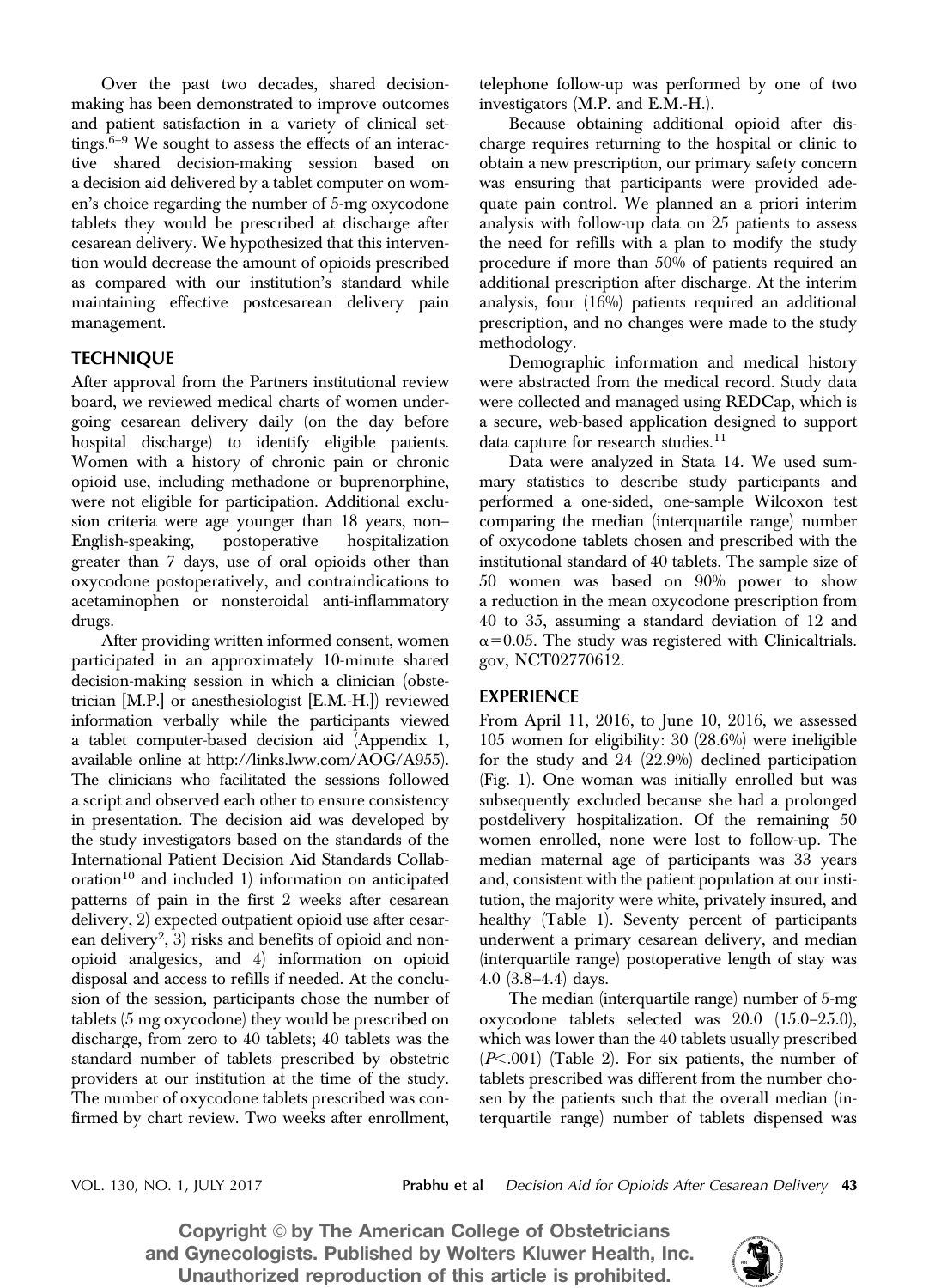

Fig. 1. Study flowchart.

Prabhu. Decision Aid for Opioids After Cesarean Delivery. Obstet Gynecol 2017.

20.0  $(20.0-30.0)$   $(P<.001$ , compared with 40). Whether this was a deliberate choice based on clinical judgment or simply accidental noncompliance with the study protocol is not known. The median (interquartile range) oxycodone used was 15.5 (8.0–25.0) tablets over the first 2 weeks after discharge, and the median (interquartile range) number of leftover oxycodone tablets was 4.0 (0.0–8.0).

Overall, 26 (52.0%) women were satisfied and 19 (38.0%) women were very satisfied with pain management. Forty-three (86.0%) women found the intervention valuable to their postoperative care. These women were asked about which elements of the intervention they found helpful (response choices were not mutually exclusive); 20 (46.5%) cited the education regarding expectations for their outpatient course and 19 (44.2%) cited the education surrounding the risks and benefits of oxycodone.

Four women (8.0%) required refills of oxycodone; their initial choice for oxycodone prescription was 5, 30, 30, and 40 tablets. Three of these women had complications that likely resulted in greater than usual postoperative pain and one patient had continued postoperative pain for which the initial prescription was inadequate. These patients were prescribed between 20 and 30 additional tablets of oxycodone.

Among the 32 participants with unused oxycodone tablets who did not receive a refill and were not using oxycodone at the time of follow-up, plans for disposal included: flushing the pills (11 [34.3%]), returning pills to a disposal station (10 [31.3%]), and no plan (11 [34.3%]). Additional analyses of oxycodone

Table 1. Baseline Characteristics of Participants

| Characteristic                     | Value            |
|------------------------------------|------------------|
| Patient demographic                |                  |
| Age (y)                            | 33.0 (29.0–37.0) |
| Nulliparous                        | 26 (52.0)        |
| Race-ethnicity                     |                  |
| White                              | 27 (54.0)        |
| <b>Black</b>                       | 0(0)             |
| Hispanic                           | 8(16.0)          |
| Asian                              | 14 (28.0)        |
| Other                              | 1(2.0)           |
| Insurance                          |                  |
| Private                            | 36 (72.0)        |
| Medicaid                           | 14 (28.0)        |
| Current nonopioid drug abuse       | 1(2.0)           |
| Current alcohol or tobacco use     | 2(4.0)           |
| Cesarean delivery characteristics  |                  |
| Type                               |                  |
| Primary                            | 35 (70.0)        |
| Repeat                             | 15(30.0)         |
| Planned                            |                  |
| <b>Yes</b>                         | 19 (38.0)        |
| No                                 | 31 (62.0)        |
| Anesthetic mode                    |                  |
| Spinal or combined spinal–epidural | 19 (38.0)        |
| Epidural                           | 29 (58.0)        |
| General                            | 2(4.0)           |
| Use of neuraxial morphine          | 46 (92.0)        |
| Postoperative length of stay (d)   | $4.0(3.8-4.4)$   |
| Postoperative pain characteristics |                  |
| Pain scores with activity          |                  |
| Postoperative day 1                | $7.0(5.0-8.5)$   |
| Postoperative day 2                | $5.0(4.0-6.0)$   |
| Postoperative day 3                | $4.0(3.0-5.0)$   |

Data are median (interquartile range) or n (%).

tablets chosen, used, and remaining, stratified by type of cesarean delivery (primary compared with repeat) and timing (planned compared with unplanned), are shown in Appendix 2, available online at http://links.lww.com/AOG/A956.

Table 2. Oxycodone Use After Discharge and Satisfaction With the Pain Regimen

| Outcome                                   | Value             |
|-------------------------------------------|-------------------|
| No. of oxycodone tablets chosen*          | $20.0(15.0-25.0)$ |
| No. of oxycodone tablets used             | $15.5(8.0-25.0)$  |
| No. of oxycodone tablets remaining        | $4.0(0.0 - 8.0)$  |
| Need for oxycodone refills                | 4(8.0)            |
| Satisfied with outpatient pain management | 26(52.0)          |
| Very satisfied with outpatient pain       | 19 (38.0)         |
| management                                |                   |

Data are median (interquartile range) or n (%).

\* For six patients, the number of tablets prescribed was different from the number chosen such that the median (interquartile range) number of tablets dispensed was 20.0 (20.0–30.0).

### 44 Prabhu et al Decision Aid for Opioids After Cesarean Delivery **Castlet COSTETRICS & GYNECOLOGY**

Copyright ª by The American College of Obstetricians and Gynecologists. Published by Wolters Kluwer Health, Inc. Unauthorized reproduction of this article is prohibited.

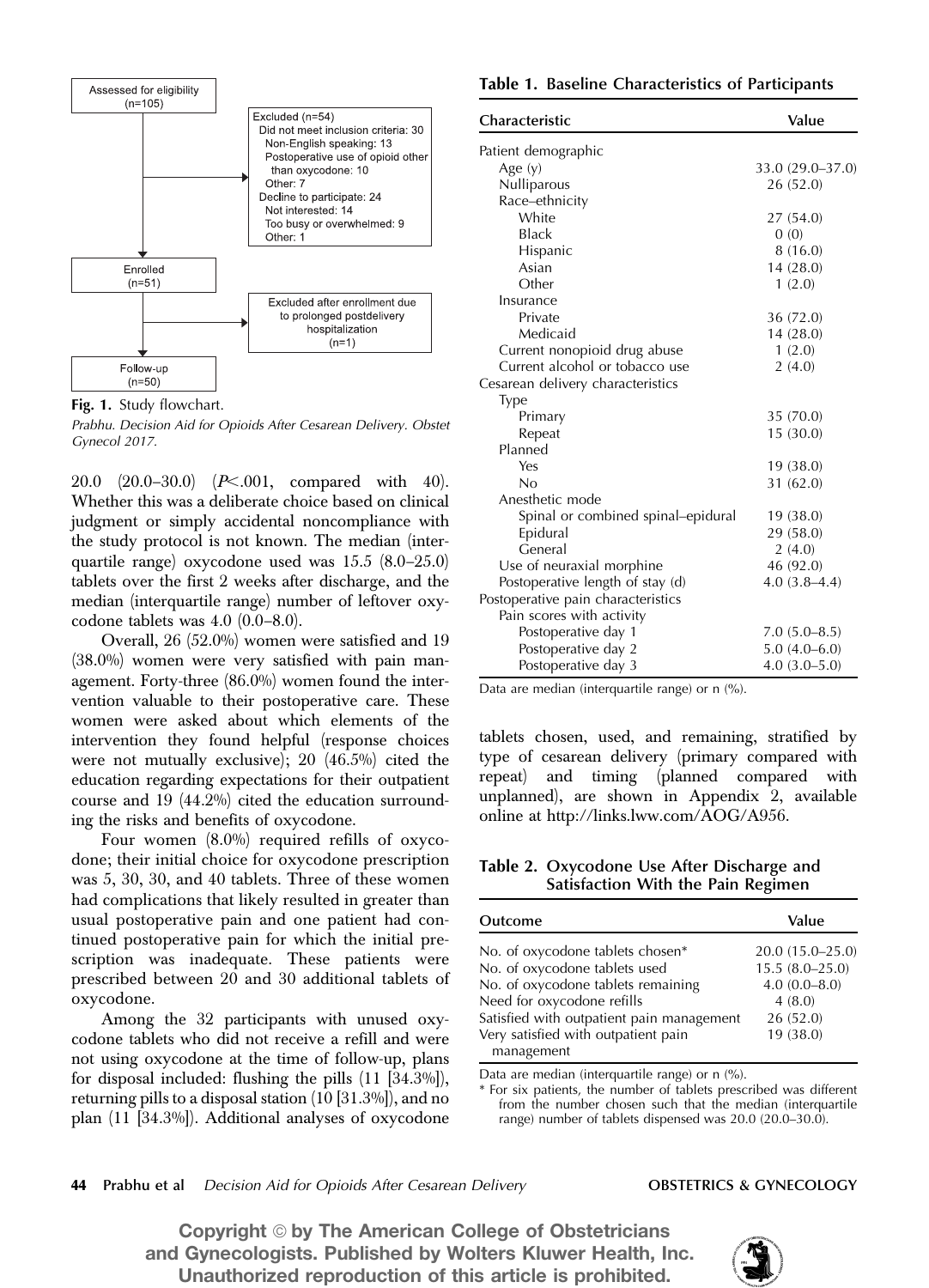The use of a shared decision-making intervention to optimize postcesarean delivery pain management was associated with a reduction in the number of prescribed oxycodone tablets by approximately half among patients who participated in the study compared with our institution's standard. The refill rate was low, and 90% of participants reported being satisfied or very satisfied with their outpatient pain management. Use of this approach to guide opioid prescribing after cesarean delivery represents a novel strategy to reduce the amount of leftover opioids available for misuse and diversion without compromising the effective treatment of pain.

Our study's strengths include the application of a multifaceted shared decision-making intervention to acute pain management after cesarean delivery, the most commonly performed inpatient surgical procedure in the United States.<sup>1</sup> In addition to decreasing the median number of oxycodone tablets prescribed, two thirds of patients had plans to dispose of unused opioids. Of note, flushing opioids was included as a potential disposal strategy, because this is endorsed by the U.S. Food and Drug Administration as reasonable to permanently remove potentially harmful medications from the community. However, the U.S. Environmental Protection Agency recommends the disposal of medications by other methods as a result of potential concerns for the safety of the water supply.12,13

Our pilot study is subject to limitations inherent in its design. We cannot isolate the influence of each component within our intervention, including the relative effect of the contents of the decision aid, the time spent with an obstetrician or anesthesiologist, or the patient engagement in the decision on their satisfaction. Immediately after the session, 79% of patients noted either improved expectations regarding their outpatient postoperative course or education about pharmacologic options for pain management, suggesting that perhaps education was a key factor driving the choice for a lower number of oxycodone tablets. Future studies testing the individual components of the shared decisionmaking intervention and incorporating measures of decision quality are needed to establish which components are most effective. Also, although the frequency of refill was low and satisfaction scores high, future randomized evaluations with a control group receiving routine care will be necessary to fully define the effect of this approach on these

measures. Also of note, one third of eligible patients declined participation. Nonparticipation may influence generalizability of our findings; because we did not have institutional review board approval to conduct chart reviews once women declined participation, we cannot comment on the characteristics of this population or their motivations for declining beyond what they reported. Additional studies are needed to establish the feasibility of these approaches in clinical settings with variable resources and diverse patient populations to determine generalizability and identify strategies to maximize participation. However, if the consent rate and proportion of patients excluded are generalizable, this intervention would be expected to result in a 25% overall reduction in the number of opioid tablets dispensed after cesarean delivery.

In conclusion, our study demonstrates that shared decision-making is a promising strategy to align opioid prescribing with patient needs after cesarean delivery and thus may reduce the number of unused opioid tablets in the community while still ensuring adequate pain control and patient satisfaction.

## REFERENCES

- 1. Hamilton BE, Martin JA, Osterman MJ, Curtin SC, Matthews TJ. Births: final data for 2014. Natl Vital Stat Rep 2015;64: 1–64.
- 2. Abstracts of the 32nd International Conference on Pharmacoepidemiology & Therapeutic Risk Management, the Convention Centre Dublin, Dublin, Ireland August 25–28, 2016. Pharmacoepidemiol Drug Saf 2016;25(suppl 3):3–679.
- 3. Inciardi JA, Surratt HL, Cicero TJ, Beard RA. Prescription opioid abuse and diversion in an urban community: the result of an ultrarapid assessment. Pain Med 2009;10:537–48.
- 4. McCabe SE, West BT, Teter CJ, Boyd CJ. Medical and nonmedical use of prescription opioids among high school seniors in the United States. Arch Pediatr Adolesc Med 2012;166: 797–802.
- 5. Kennedy-Hendricks A, Gielen A, McDonald E, McGinty EE, Shields W, Barry CL. Medication sharing, storage, and disposal practices for opioid medications among US adults. JAMA Intern Med 2016;176:1027–9.
- 6. Barry MJ, Edgman-Levitan S. Shared decision making—pinnacle of patient-centered care. N Engl J Med 2012;366:780–1.
- 7. Clever SL, Ford DE, Rubenstein LV, Rost KM, Meredith LS, Sherbourne CD, et al. Primary care patients' involvement in decision-making is associated with improvement in depression. Med Care 2006;44:398–405.
- 8. Loh A, Leonhart R, Wills CE, Simon D, Harter M. The impact of patient participation on adherence and clinical outcome in primary care of depression. Patient Educ Couns 2007;65: 69–78.
- 9. Loh A, Simon D, Wills CE, Kriston L, Biebling W, Härter M. The effects of a shared decision-making intervention in primary care of depression: a cluster randomized controlled trial. Patient Educ Couns 2007;67:324–32.

VOL. 130, NO. 1, JULY 2017 Prabhu et al Decision Aid for Opioids After Cesarean Delivery 45

Copyright © by The American College of Obstetricians and Gynecologists. Published by Wolters Kluwer Health, Inc. Unauthorized reproduction of this article is prohibited.